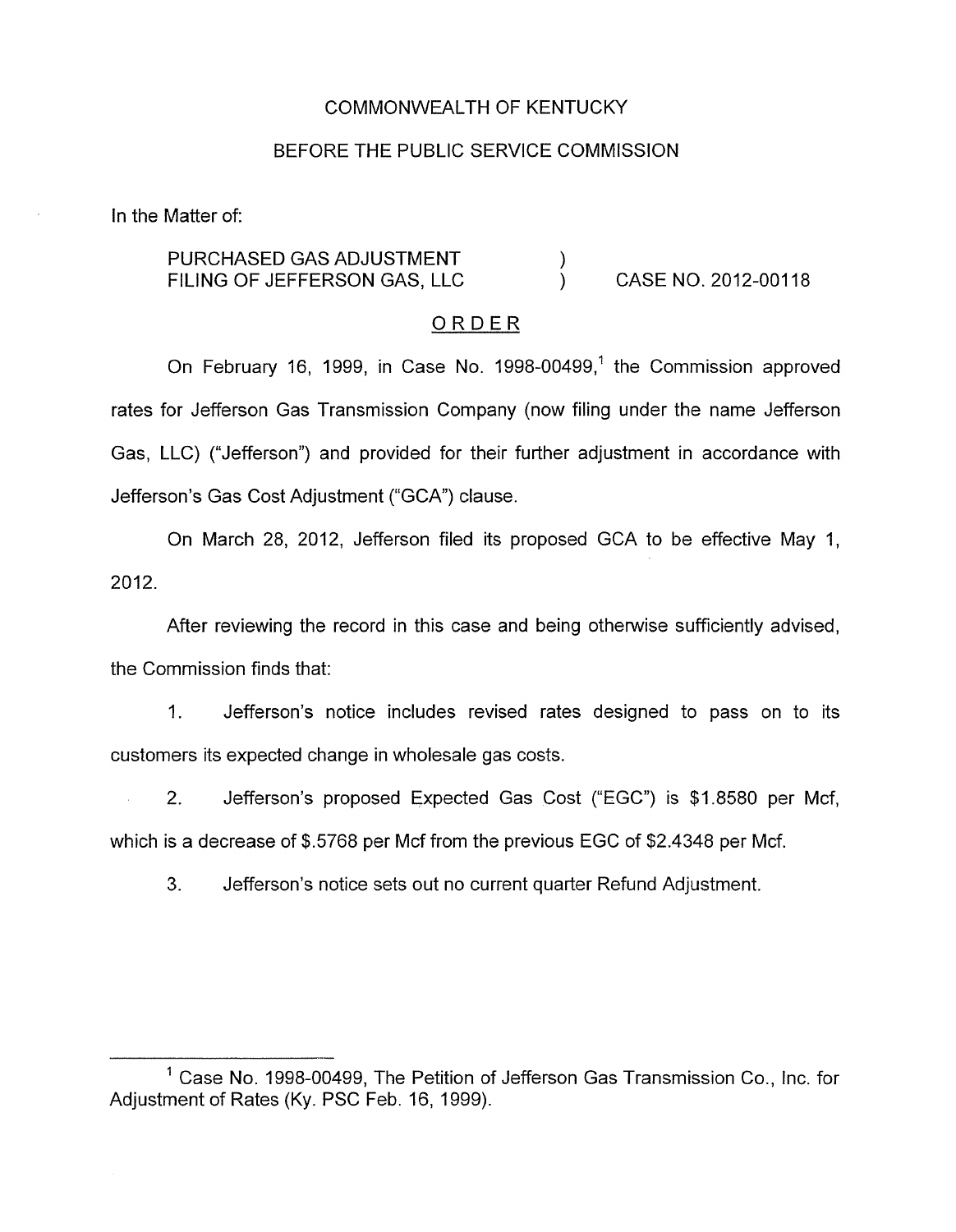4. Jefferson's notice sets out a current quarter Actual Adjustment ("AA") of (\$.1381) per Mcf. Jefferson's total AA is (\$.3377) per Mcf, which is an increase of \$.IO80 per Mcf from the previous total AA of (\$.4457) per Mcf.

*5.* Jefferson's GCA is \$1.5203 per Mcf, which is a decrease of \$.4688 per Mcf from the previous GCA of \$1.9891 per Mcf.

6. The rates in the Appendix to this Order are fair, just, and reasonable, and should be approved for billing for service rendered by Jefferson on and after May 1, 2012.

IT IS THEREFORE ORDERED that:

1. The rates in the Appendix to this Order are approved for billing for service rendered by Jefferson on and after May 1, 2012.

2. Within 20 days of the date of this Order, Jefferson shall file its revised tariffs with this Commission setting out the rates authorized herein and reflecting that they were approved pursuant to this Order.

By the Commission



**ATTES** 

Case No. 2012-00118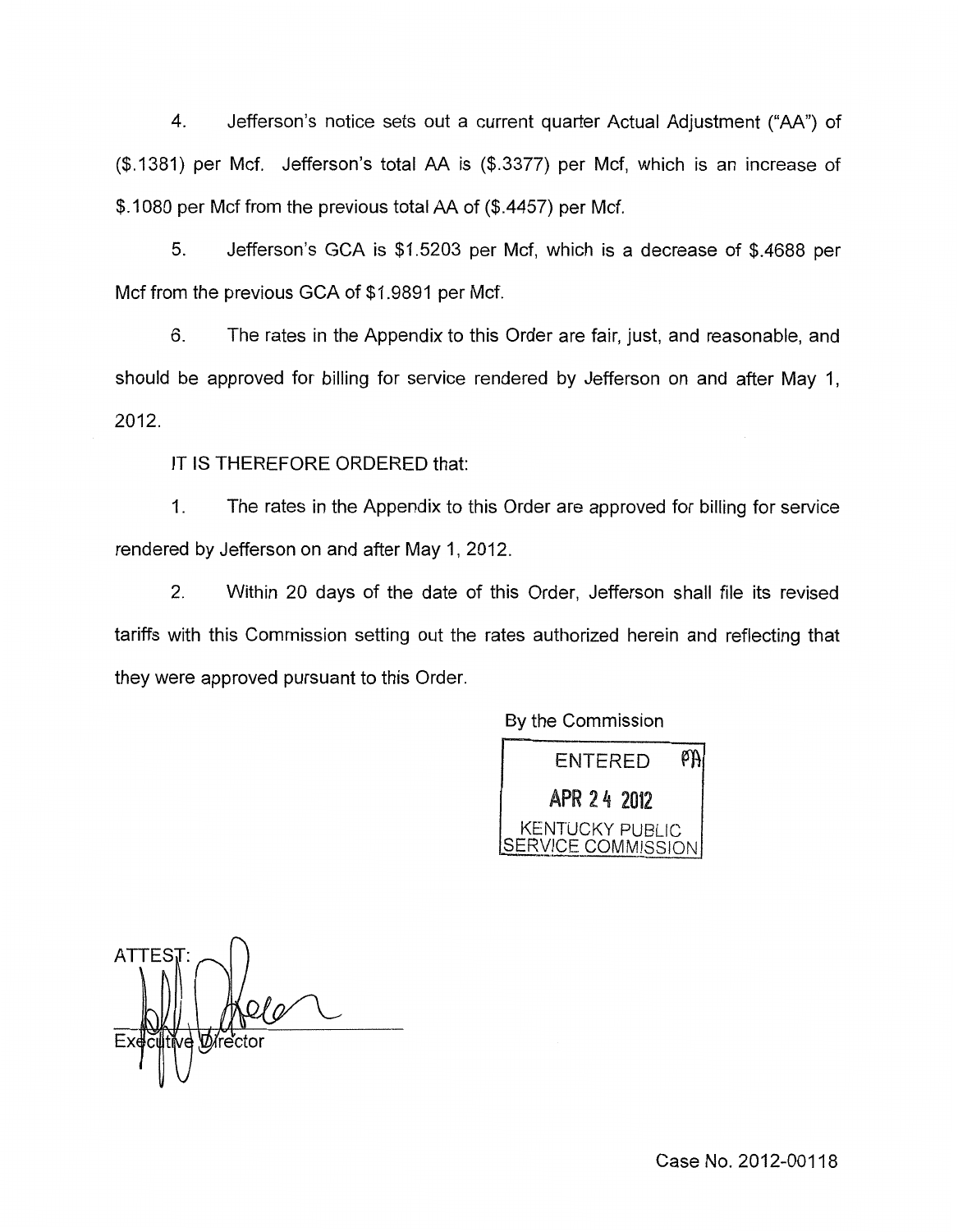## APPENDIX

## APPENDIX TO AN ORDER OF THE KENTUCKY PUBLIC SERVICE COMMISSION IN CASE NO. 2012-00118 DATED AP

The following rates and charges are prescribed for the customers served by Jefferson Gas, LLC. All other rates and charges not specifically mentioned herein shall remain the same as those in effect under authority of this Commission prior to the effective date of this Order.

 $\mathcal{A}$ 

 $\bar{\phantom{a}}$ 

# Rates:

|                          | <b>Base Rate</b> | Gas Cost | Rate per Mcf |
|--------------------------|------------------|----------|--------------|
| Minimum Bill - First Mcf | \$3.89           | \$1.5203 | \$5.4103     |
| Over 1 Mcf               | \$2.26           | \$1,5203 | \$3.7803     |